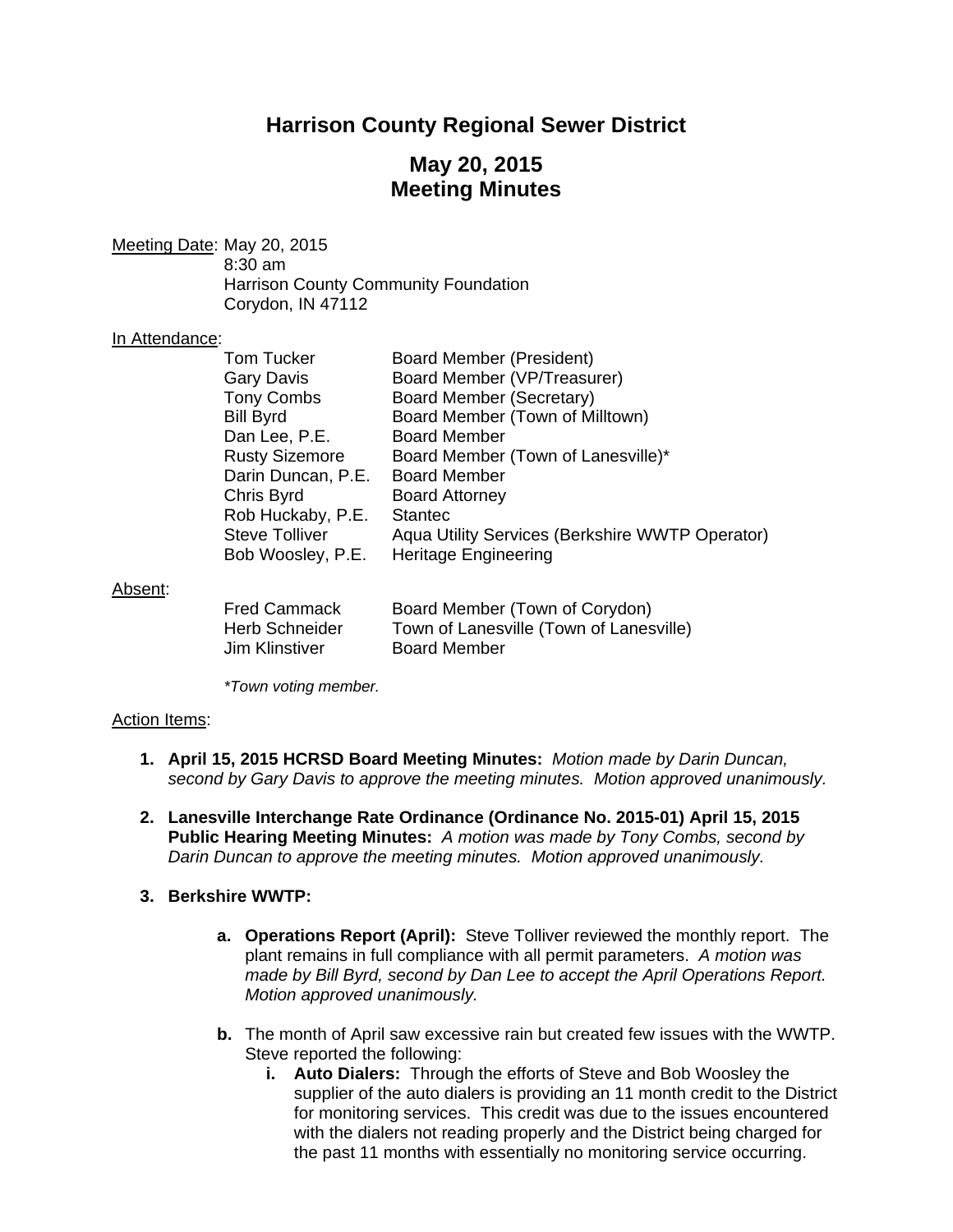HCRSD Mtg Minutes May 20, 2015 Page 2 of 4

- **ii. Flow Meter Calibration:** Steve reported he has concerns the flow meter was not calibrated properly and may be providing inaccurate readings. The meter calibration company will be making a return visit in the coming days to re-calibrate the meter at no cost to the District.
- **iii. Sludge Processing:** Sludge currently cannot be processed at the Hauswald facility due to on-going repair work at the facility. As a result the District must take all sludge to Lanesville for processing. Steve is currently trying to find a backup location in the event Lanesville cannot accept the sludge. It is expected the Hauswald facility will be back in service within the next 3 months.
- **iv. Portable Hoist:** The portable hoist and bases have been ordered and should arrive later this month.

## **4. Lanesville I-64 Interchange Sewer Project**

## **a. District's Part of Project:**

- **i. Construction:** 
	- i. Bob Woosley reported the project is substantially complete and awaiting start up and testing.
	- ii. A final walk thru will be held with the Contractor in the coming weeks to identify any punch list items.
	- iii. Pump Start up and Testing can occur immediately. Rusty Sizemore stated the Contractor will need to coordinate this testing work with Chris Shultz (Town of Lanesville).
	- iv. **Change Order No. 1:** Bob Woosley reviewed this change order with the Board. This change order covers all time and cost associated with miscellaneous changes that occurred during the duration of the project. Darin Duncan asked if the fence removed as part of this change order could be added back into the contract if funds remain at the end of the project. Yes, the fence can be added if funding is available. Bob Woosley will reconcile the funding a balance with the Auditor's office to determine if funds remain. Total amount = \$16,909. *A motion was made by Gary Davis, second by Tony Combs to approved Change Order No. 1 in the amount of \$16,909. Motion approved unanimously.*

## **b. Town's Portion:**

**i.** Construction: Rusty Sizemore reported the project is nearing substantial completion. He stated it is anticipated this project will be completed by the end of June.

## **5. Treasurers Report:**

- a. *Motion made by Rusty Sizemore, second by Bill Byrd to approve the April Treasurer's Report. Motion approved unanimously.*
- b. *Motion made by Gary Davis, second by Rusty Sizemore to pay the following claims. Motion approved unanimously.*

### *District Checking Account:*

i. Harrison REMC-WWTP electric service  $$1,280.09$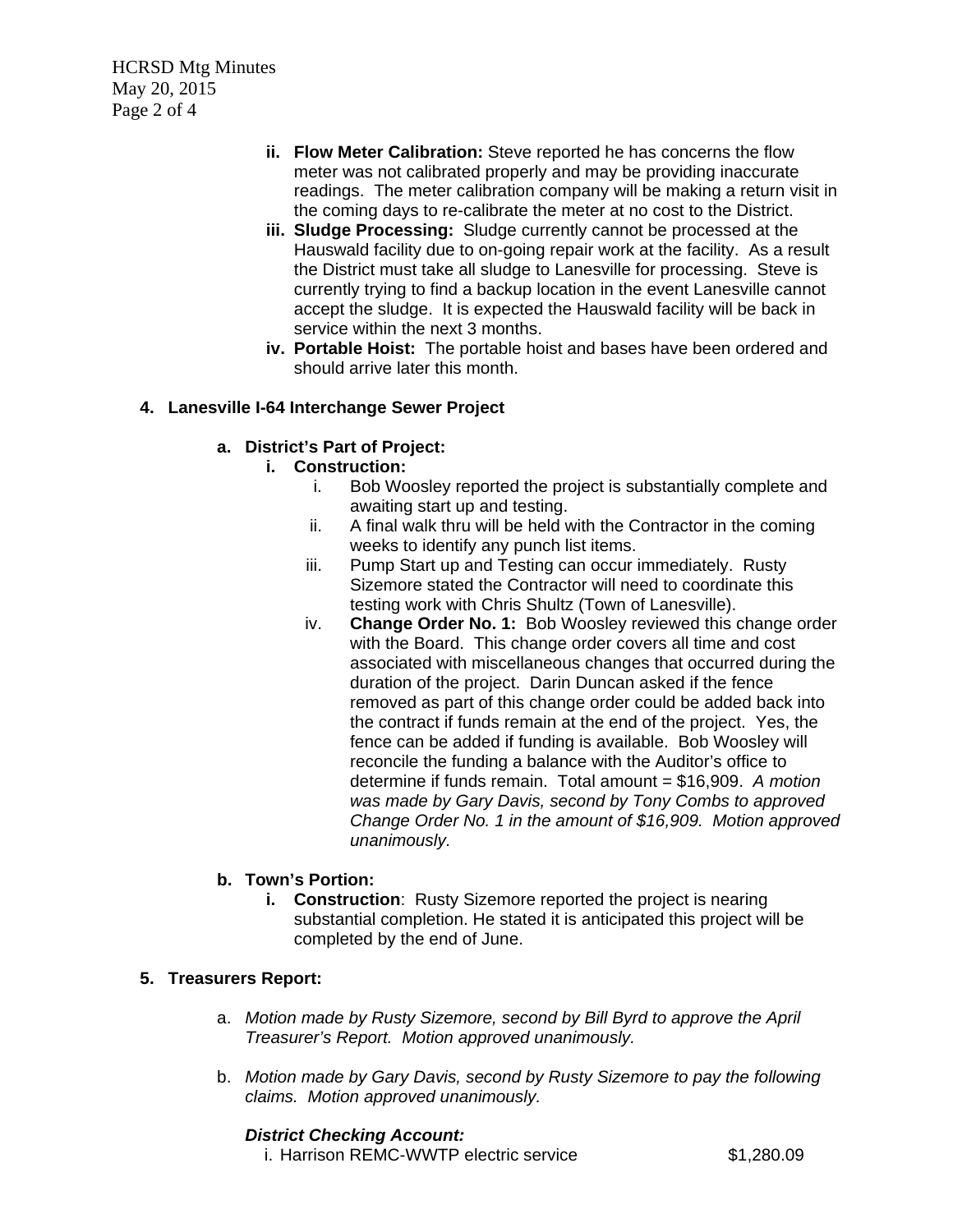HCRSD Mtg Minutes May 20, 2015 Page 3 of 4

|  | ii. Duke Energy – lift station electric service<br>iii. Aqua Utility Services - Calibrate flow meter/supplies<br>iv. Aqua Utility Services - May WWTP operations<br>v. Town of Corydon - April sewer bills<br>vi. Heritage Eng. - Inv. No. 07030-66 - Support Services                     | \$9.18<br>\$461.27<br>\$2,465.83<br>\$3,500.17<br>\$30.00                       |  |
|--|--------------------------------------------------------------------------------------------------------------------------------------------------------------------------------------------------------------------------------------------------------------------------------------------|---------------------------------------------------------------------------------|--|
|  | c. Motion made by Bill Byrd, second by Dan Lee to approve the following<br>invoices. Motion approved unanimously.<br>i. Heritage Engineering - Invoice No. 15008-04<br>Paid via County account 30302.<br>ii. Heritage Engineering - Invoice No. 12053-24<br>Paid via County account 30311. | \$1,080.00<br>\$6,488.04                                                        |  |
|  | following invoice. Motion approved unanimously.<br>Dillman, Chastain, & Byrd<br>İ.                                                                                                                                                                                                         | d. Motion made by Darin Duncan, second by Tony Combs to approve the<br>\$760.45 |  |
|  | e. Motion made by Gary Davis, second by Tony Combs to approve the following                                                                                                                                                                                                                |                                                                                 |  |

*invoice. Motion approved unanimously.*  i. Infrastructure Systems Inc. (Pay Application No. 4) \$128,739 *This invoice is for the Lanesville Interchange Sewer Project.* 

## **6. Other Items:**

- **a. North Harrison School Campus:** Bob Woosley contacted Gary Byrne to discuss the cost of extending sewer service to the campus. It was agreed that a formal request from the school corporation will need to be made to the District before the District proceeds any further. Gary is discussing this item with the School Board and will report back to the District if there is interest in a project. The current thinking is the District and School Corporation would make a joint application to the HCCF for a signature grant for this project.
- **b. Strategic Planning/Road Ahead:** General discussion was held regarding the future efforts of the District. It was agreed that later this year it would be advisable to start the process for preparing a strategic plan. One option for funding this plan would be to request funds from the County. This item will be discussed in greater detail at future meetings. Among the items to be discussed:
	- **i. Stormwater:** Dan Lee stated he would like the Board to consider stormwater planning as part of this effort.
	- **ii. Septic Maintenance:** Develop a septic maintenance program.
	- **iii. Expansion of Sewer System:** Does the District want to initiate new sewer expansion projects? Where is the anticipated growth occurring?
- **c. Thank You Notes:** The District agreed to send thank you notes and follow up with the County Commissioners and Council for the continued support of the District. Tom Tucker will coordinate this effort.

### Next Meeting:

Regular Board Meeting: **Wed. June 17, 2015 at 8:30 am** @ Harrison County Community Foundation Building.